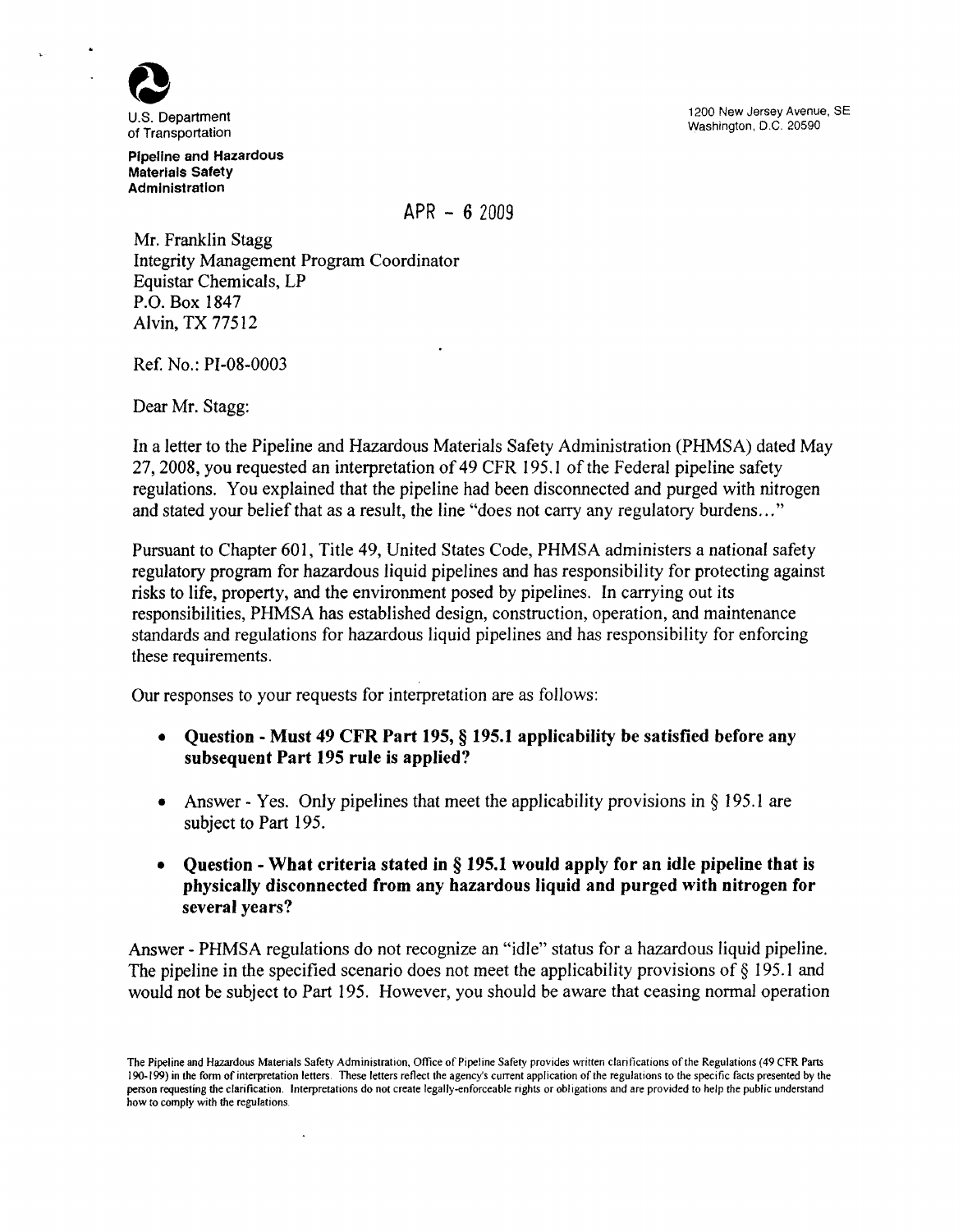of a pipeline does not remove the pipeline from PHMSA 's jurisdiction. If you have abandoned a Part 195 jurisdictional pipeline according to  $195.402(c)(10)$ , the requirements no longer apply. The abandoned pipeline may not be returned to service unless the pipeline was maintained according to Part 195 requirements while it was abandoned, or meets the requirements of a newly designed and constructed pipeline.

..

I hope that this information is helpful to you. If I can be of further assistance, please contact me at (202)366-3015.

Sincerely,

 $\sqrt{\mathrm{i}}$ John A. Gale { Director, Office of Regulations

The Pipeline and Hazardous Materials Safety Administration, Office of Pipeline Safety provides written clarifications of the Regulations (49 CFR Parts 190-199) in the form of interpretation letters. These letters reflect the agency's current application of the regulations to the specific facts presented by the person requesting the clarification. Interpretations do not create legally-enforceable rights or obligations and are provided to help the public understand how to comply with the regulations.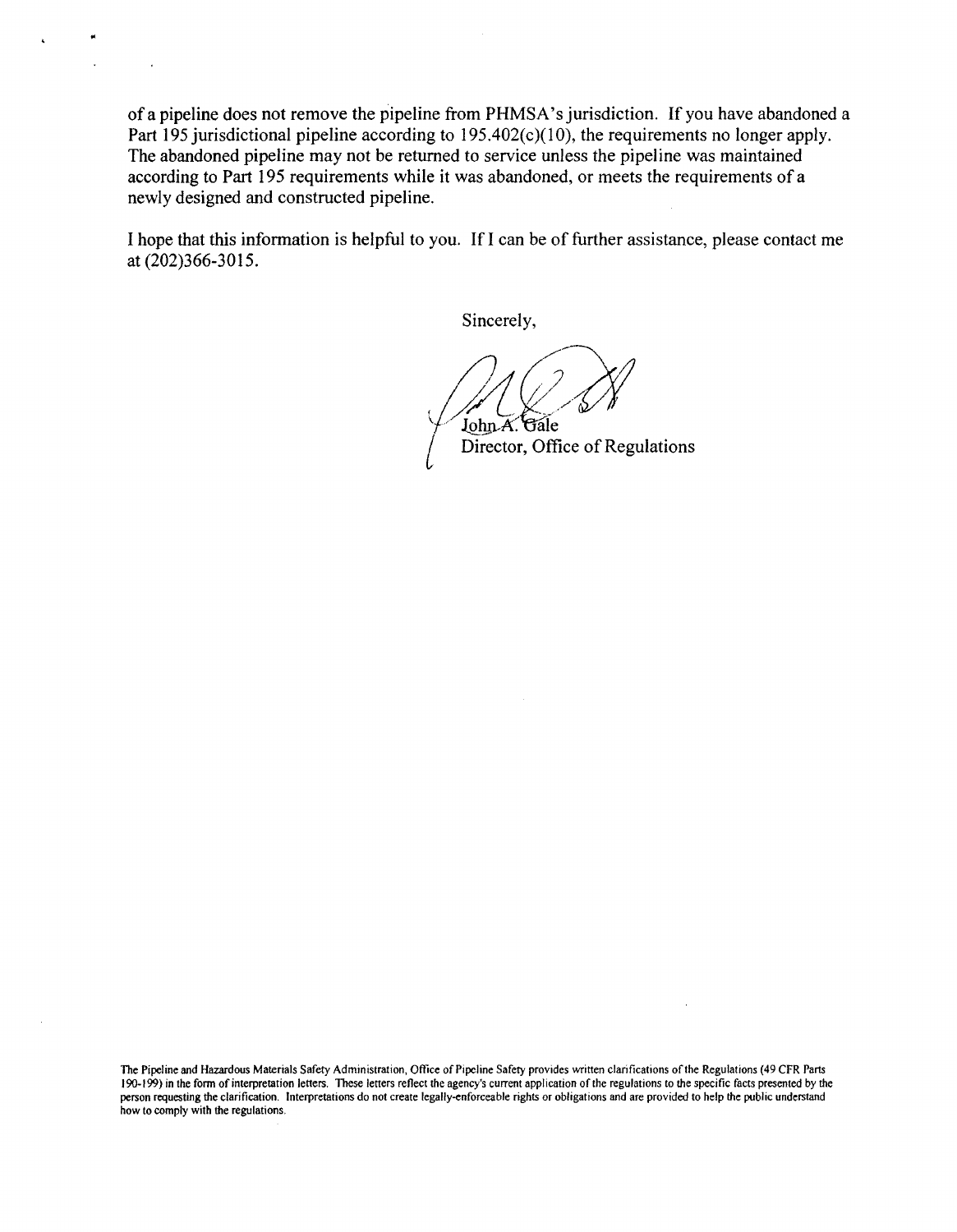

**Equistar Chemicals, LP A LyondellBasell Company Pipeline Office PO Box 1847 Alvin. TX 77512-1 847 Phone: 713.844.6972 Fax: 713.844.6930**  franklin.stagg@equistar.com

**Certified Mail 7007 0220 0000 1150 0845** 

**Date: May 27,2008** 

Office of Pipeline Safety Pipeline and Hazardous Material Safety Administration U.S. Department of Transportation 1200 New Jersey Avenue, SE East Building, 2nd Floor Washington, DC 20590

Re: DOT Operator ID 25 146

Sir,

The Certified May 22nd letter has been resent to the OPS Headquarters address listed on the website because the address listed in the regulations was different.

Equistar Chemicals, LP (Equistar) request a written interpretation per Title 49 CFR \$190.1 1 (b) of CFR 49 \$ 195.1 Applicability.

## **Interpretation 1**

Must **49** CFR **195.1 applicability** be satisfied before any subsequent part 195 rule is applied?

## **Interpretation 2**

What criteria stated in 195.1 would an idle pipeline that is physically disconnected from any hazardous liquid and purged with nitrogen for several years satisfy to be regulated? (The pipeline is not in hazardous liquid service or engaged in transmission.)

Equistar Chemicals, LP is contesting PHMSA's authority to regulate a line that was formerly in interstate hazardous liquid service and is disconnected and purged with nitrogen. PHMSA wants to do a safety audit of this idle nitrogen purged line. The line in question has been disconnected from any product and purged with nitrogen for several years. Equistar asserts that the regional PHMSA's office application of the phrase that lines are either "active" or "abandoned" is incorrect. Equistar claims that lines can be "abandoned" for regulatory purposes but not be permanently abandoned. Since the applicability section of 195 does not apply, the line is non-regulated and therefore does not carry any regulatory burdens that can be audited from the date it was removed from hazardous liquid service.

Equistar did not want to abandon the line per 195.59 since it may be used at some future time. The pipeline has been disconnected from any hazardous liquid and is purged with nitrogen. Equistar